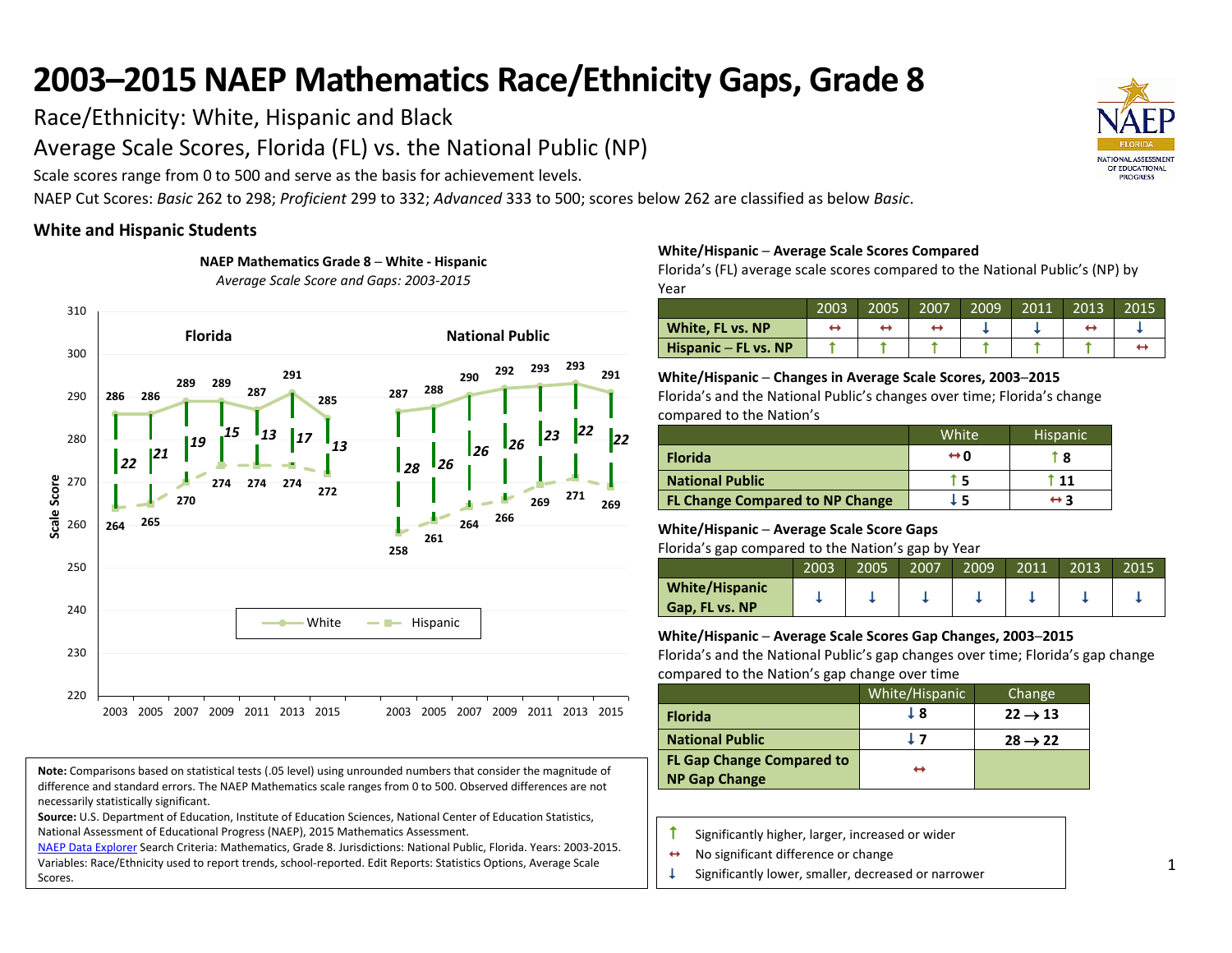Race/Ethnicity: White, Black and Hispanic

Average Scale Scores, Florida (FL) vs. the National Public (NP)

Scale scores range from 0 to 500 and serve as the basis for achievement levels.

NAEP Cut Scores: *Basic* 262 to 298; *Proficient* 299 to 332; *Advanced* 333 to 500; scores below 262 are classified as below *Basic*.

## **White and Black Students**





**Notes:** Comparisons based on statistical tests (.05 level) using unrounded numbers that consider the magnitude of difference and standard errors. Score gaps are calculated based on differences between unrounded average scores. The NAEP Mathematics scale ranges from 0 to 500. Observed differences are not necessarily statistically significant. **Source:** U.S. Department of Education, Institute of Education Sciences, National Center of Education Statistics, National Assessment of Educational Progress (NAEP), 2015 Mathematics Assessment.

[NAEP Data Explorer](http://nces.ed.gov/nationsreportcard/naepdata/) Search Criteria: Mathematics, Grade 8. Jurisdictions: National Public, Florida. Years: 2003-2015. Variables: Race/Ethnicity used to report trends, school-reported. Edit Reports: Statistics Options, Average Scale Scores.

## **White/Black ─ Average Scale Scores Compared**

Florida's (FL) average scale scores compared to the National Public's (NP) by Year

|                         | 2003 | 2005 | 2007 | 2009 | $\overline{20}11$ | 2013 | 2015 |
|-------------------------|------|------|------|------|-------------------|------|------|
| White, FL vs. NP        |      |      |      |      |                   |      |      |
| <b>Black, FL vs. NP</b> |      |      |      |      |                   |      |      |

## **White/Black ─ Changes in Average Scale Scores, 2003─2015**

Florida's and the National Public's changes over time; Florida's change compared to the Nation's

|                                        | White               | <b>Black</b> |
|----------------------------------------|---------------------|--------------|
| <b>Florida</b>                         | $\leftrightarrow$ 0 | † 10         |
| <b>National Public</b>                 |                     | 8            |
| <b>FL Change Compared to NP Change</b> | . 5                 | ↔ ?          |

## **White/Black ─ Average Scale Score Gaps**

Florida's gap compared to the Nation's gap by Year

|                                      | 2003 | 2005 | 2007 | 2009 | 2011 | 2013 | 2015 |
|--------------------------------------|------|------|------|------|------|------|------|
| <b>White/Black Gap,</b><br>FL vs. NP |      |      | ↔    |      | ↔    | ↔    |      |

### **White/Black ─ Average Scale Score Gap Changes, 2003─2015**

|                                                   | White/Black | Change              |
|---------------------------------------------------|-------------|---------------------|
| <b>Florida</b>                                    | $\perp$ 10  | $37 \rightarrow 27$ |
| <b>National Public</b>                            | L 4.        | $35 \rightarrow 31$ |
| <b>FL Gap Change Compared to</b><br>NP Gap Change | ↔           |                     |

- $\uparrow$  Significantly higher, larger, increased or wider
- $\leftrightarrow$  No significant difference or change
- $\downarrow$  Significantly lower, smaller, decreased or narrower

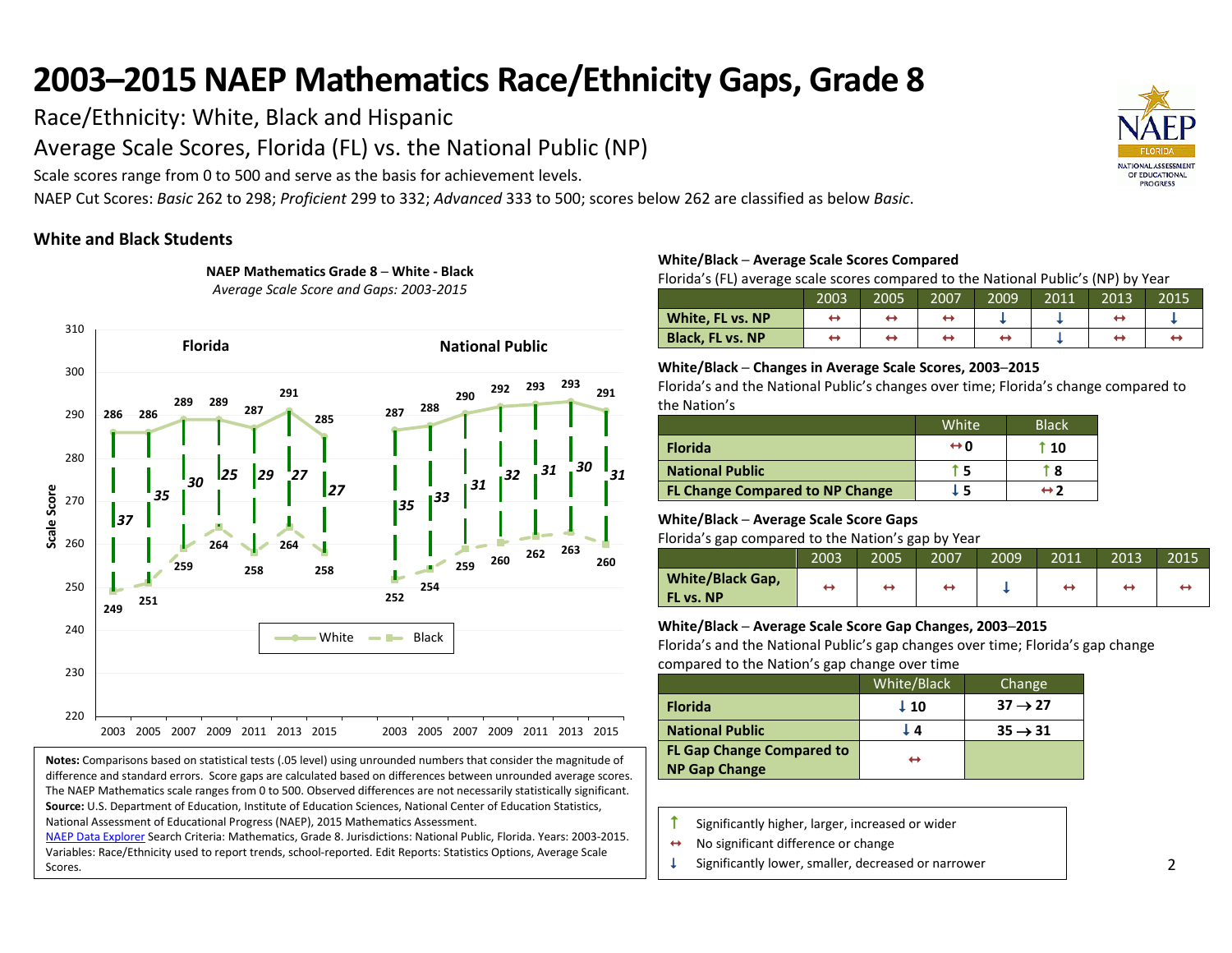Race/Ethnicity: White, Black and Hispanic

At or above *Basic*, Florida (FL) vs. the National Public (NP)

**NAEP Mathematics Grade 8 ─ White - Hispanic** *At or Above Basic and Gaps: 2003-2015*

Scale scores range from 0 to 500 and serve as the basis for achievement levels.

NAEP Cut Scores: *Basic* 262 to 298; *Proficient* 299 to 332; *Advanced* 333 to 500; scores below 262 are classified as below *Basic*.

## **White and Hispanic Students**

**78 78 80 80 <sup>79</sup> <sup>81</sup> 75 79 79 <sup>81</sup> <sup>82</sup> 83 83 <sup>81</sup> 53 56 61 66 65 65 61 47 50 <sup>54</sup> <sup>56</sup> <sup>60</sup> <sup>62</sup> <sup>60</sup>** *<sup>25</sup> <sup>22</sup> <sup>19</sup> <sup>14</sup> <sup>14</sup> <sup>16</sup> <sup>14</sup> <sup>32</sup> <sup>29</sup> <sup>27</sup> <sup>26</sup> <sup>23</sup> <sup>21</sup> <sup>21</sup>* 0 10 20 30 40 50 60 70 80 90 100 2003 2005 2007 2009 2011 2013 2015 2003 2005 2007 2009 2011 2013 2015 **Percent** White  $\longrightarrow$  Hispanic **Florida National Public**

**Note:** Comparisons based on statistical tests (.05 level) using unrounded numbers that consider the magnitude of difference and standard errors. The NAEP Mathematics scale ranges from 0 to 500. Observed differences are not necessarily statistically significant.

At or above *Basic*: Partial mastery of prerequisite knowledge and skills needed for proficient work.

**Source:** U.S. Department of Education, Institute of Education Sciences, National Center of Education Statistics, National Assessment of Educational Progress (NAEP), 2015 Mathematics Assessment.

[NAEP Data Explorer](http://nces.ed.gov/nationsreportcard/naepdata/) Search Criteria: Mathematics, Grade 8. Jurisdictions: National Public, Florida. Years: 2003- 2015. Variables: Race/Ethnicity used to report trends, school-reported. Edit Reports: Statistics Options, Achievement Levels, Cumulative.

## **White/Hispanic ─ Percent at or above** *Basic* **Compared**

Florida's (FL) percentage at or above *Basic* compared to the National Public's (NP) by Year

|                            | 2003 | 2005 | 2007 | 2009 | 2011 | 2013 | 2015 |
|----------------------------|------|------|------|------|------|------|------|
| White, FL vs. NP           |      |      |      |      |      |      |      |
| <b>Hispanic, FL vs. NP</b> |      |      |      |      |      |      |      |

## **White/Hispanic ─ Changes in Percent at or above** *Basic***, 2003─2015**

Florida's and the National Public's changes over time; Florida's change compared to the Nation's

|                                        | White               | <b>Hispanic</b>     |
|----------------------------------------|---------------------|---------------------|
| <b>Florida</b>                         | $leftrightarrow -3$ | $\leftrightarrow$ 8 |
| <b>National Public</b>                 | $\uparrow$ + 2      | t 13                |
| <b>FL Change Compared to NP Change</b> | $\leftrightarrow$ 5 | ↔ 5                 |

## **White/Hispanic ─ Percent at or above** *Basic* **Gaps**

Florida's gap compared to the Nation's gap by Year

|                                         | 2003 | 2005 | 2007 | 2009 | 2011 | 2013 | 2015 |
|-----------------------------------------|------|------|------|------|------|------|------|
| <b>White/Hispanic Gap,</b><br>FL vs. NP |      |      |      |      |      |      |      |

## **White/Hispanic ─ Percent at or above** *Basic* **Gap Changes, 2003─2015**

|                                  | White/Hispanic  | Change              |
|----------------------------------|-----------------|---------------------|
| <b>Florida</b>                   | $\downarrow$ 11 | $25 \rightarrow 14$ |
| <b>National Public</b>           | ↓ 11            | $32 \rightarrow 21$ |
| <b>FL Gap Change Compared to</b> | ↔               |                     |
| <b>NP Gap Change</b>             |                 |                     |

- Significantly higher, larger, increased or wider
- $\leftrightarrow$  No significant difference or change
- $\downarrow$  Significantly lower, smaller, decreased or narrower

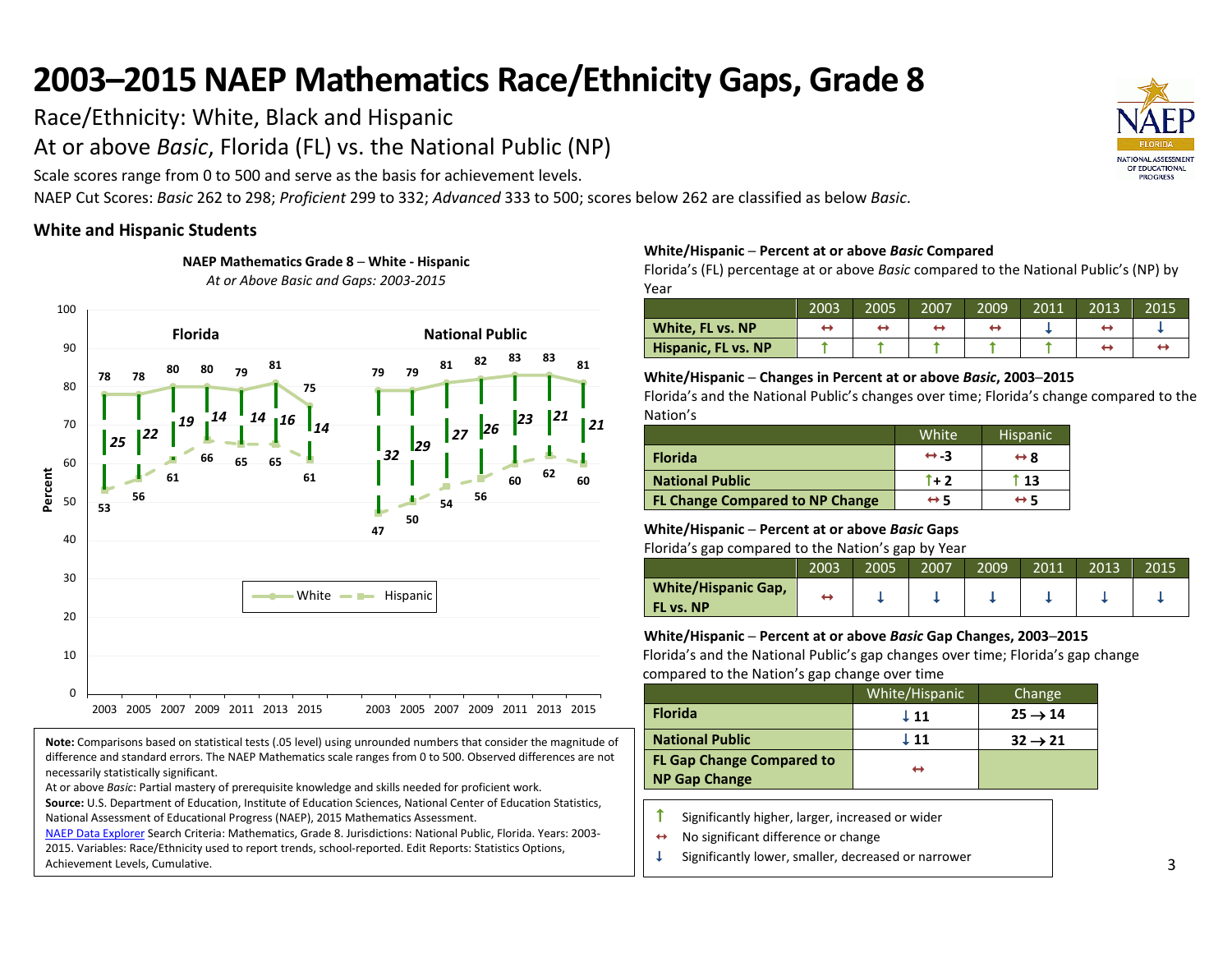Race/Ethnicity: White, Hispanic and Black

At or above *Basic*, Florida (FL) vs. the National Public (NP)

Scale scores range from 0 to 500 and serve as the basis for achievement levels.

NAEP Cut Scores: *Basic* 262 to 298; *Proficient* 299 to 332; *Advanced* 333 to 500; scores below 262 are classified as below *Basic*.

## **White and Black Students**



**NAEP Mathematics Grade 8 ─ White - Black** *At or Above Basic and Gaps: 2003-2015*

#### **Notes:** Comparisons based on statistical tests (.05 level) using unrounded numbers that consider the magnitude of difference and standard errors. The NAEP Mathematics scale ranges from 0 to 500. Observed differences are not necessarily statistically significant.

At or above *Basic*: Partial mastery of prerequisite knowledge and skills needed for proficient work.

**Source:** U.S. Department of Education, Institute of Education Sciences, National Center of Education Statistics, National Assessment of Educational Progress (NAEP), 2015 Mathematics Assessment.

[NAEP Data Explorer](http://nces.ed.gov/nationsreportcard/naepdata/) Search Criteria: Mathematics, Grade 8. Jurisdictions: National Public, Florida. Years: 2003-2015. Variables: Race/Ethnicity used to report trends, school-reported. Edit Reports: Statistics Options, Achievement Levels, Cumulative.

### **White/Black ─ Percent at or above** *Basic* **Compared**

Florida's (FL) percentage at or above *Basic* compared to the National Public's (NP) by Year

|                         | 2003 | 2005 | 2007 | 2009 | 2011 | 2013 | 2015 |
|-------------------------|------|------|------|------|------|------|------|
| White, FL vs. NP        |      |      |      |      |      |      |      |
| <b>Black, FL vs. NP</b> |      |      |      |      |      |      |      |

## **White/Black ─ Changes in Percent at or above** *Basic***, 2003─2015**

Florida's and the National Public's changes over time; Florida's change compared to the Nation's

|                                        | White               | <b>Black</b> |
|----------------------------------------|---------------------|--------------|
| <b>Florida</b>                         | $leftrightarrow -3$ | ↔ 9          |
| <b>National Public</b>                 | $\uparrow$ +2       | r q          |
| <b>FL Change Compared to NP Change</b> | $\leftrightarrow$ 5 | ⇔n           |

### **White/Black ─ Percent at or above** *Basic* **Gaps**

Florida's gap compared to the Nation's gap by Year

|                                      | 2003 | 2005 | 2007 | 2009 | 2011 | 2013 | 2015 |
|--------------------------------------|------|------|------|------|------|------|------|
| <b>White/Black Gap,</b><br>FL vs. NP | ↔    | ↔    |      |      | ↔    |      |      |

## **White/Black ─ Percent at or above** *Basic* **Gap Changes, 2003─2015**

|                                  | <b>White/Black</b> | Change              |
|----------------------------------|--------------------|---------------------|
| <b>Florida</b>                   | $\perp$ 12         | $42 \rightarrow 30$ |
| <b>National Public</b>           | - 6                | $40 \rightarrow 34$ |
| <b>FL Gap Change Compared to</b> | ↔                  |                     |
| <b>NP Gap Change</b>             |                    |                     |

- $\uparrow$  Significantly higher, larger, increased or wider
- $\leftrightarrow$  No significant difference or change
- $\downarrow$  Significantly lower, smaller, decreased or narrower

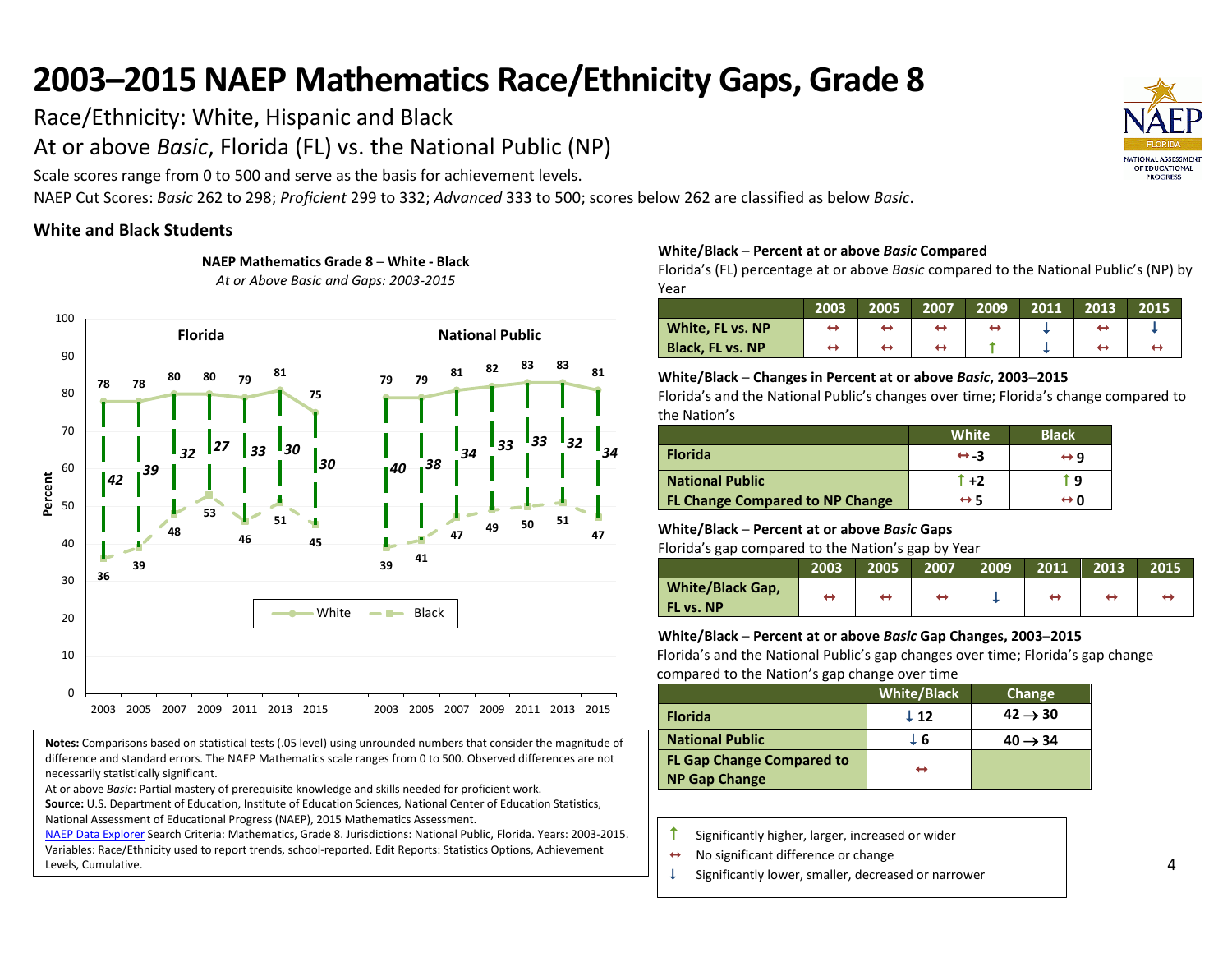Race/Ethnicity: White, Hispanic and Black

At or above *Proficient*, Florida (FL) vs. the National Public (NP)

Scale scores range from 0 to 500 and serve as the basis for achievement levels.

**NAEP Mathematics Grade 8 ─ White - Hispanic**

NAEP Cut Scores: *Basic* 262 to 298; *Proficient* 299 to 332; *Advanced* 333 to 500; scores below 262 are classified as below *Basic*.

## **White and Hispanic Students**



**Notes:** Comparisons based on statistical tests (.05 level) using unrounded numbers that consider the magnitude of difference and standard errors. The NAEP Mathematics scale ranges from 0 to 500. Observed differences are not necessarily statistically significant.

At or above *Proficient*: Mastery of complex material; higher than grade level performance.

**Source:** U.S. Department of Education, Institute of Education Sciences, National Center of Education Statistics, National Assessment of Educational Progress (NAEP), 2015 Mathematics Assessment.

[NAEP Data Explorer](http://nces.ed.gov/nationsreportcard/naepdata/) Search Criteria: Mathematics, Grade 8. Jurisdictions: National Public, Florida. Years: 2003-2015. Variables: Race/Ethnicity used to report trends, school-reported. Edit Reports: Statistics Options, Achievement Levels, Cumulative.

## **White/Hispanic ─ Percent at or above** *Proficient* **Compared**

Florida's (FL) percentage at or above *Proficient* compared to the National Public's (NP) by Year

|                     | 2003 | 2005 | 2007 | 2009 | 2011 | 2013 | 2015 |
|---------------------|------|------|------|------|------|------|------|
| White, FL vs. NP    |      |      |      |      |      |      |      |
| Hispanic, FL vs. NP |      |      |      |      |      |      |      |

## **White/Hispanic ─ Changes in Percent at or above** *Proficient***, 2003─2015**

Florida's and the National Public's changes over time; Florida's change compared to the Nation's

|                                        | White'              | <b>Hispanic</b>     |
|----------------------------------------|---------------------|---------------------|
| <b>Florida</b>                         | $\leftrightarrow$ 2 | $\leftrightarrow$ 5 |
| <b>National Public</b>                 | ` 6                 | 8                   |
| <b>FL Change Compared to NP Change</b> | ↔ 4                 | $leftrightarrow$ 2  |

## **White/Hispanic ─ Percent at or above** *Proficient* **Gaps**

Florida's gap compared to the Nation's gap by Year

|                                         | 2003 | 2005 | 2007 | 2009 | 2011 | 2013 | 2015 |
|-----------------------------------------|------|------|------|------|------|------|------|
| <b>White/Hispanic Gap,</b><br>FL vs. NP |      |      |      |      |      |      |      |

### **White/Hispanic ─ Percent at or above** *Proficient* **Gap Changes, 2003─2015**

|                                                          | White/Hispanic      | Change              |
|----------------------------------------------------------|---------------------|---------------------|
| <b>Florida</b>                                           | $\leftrightarrow$ 3 | $18 \rightarrow 14$ |
| <b>National Public</b>                                   | 19                  | $25 \rightarrow 23$ |
| <b>FL Gap Change Compared to</b><br><b>NP Gap Change</b> | ↔                   |                     |

- $\uparrow$  Significantly higher, larger, increased or wider
- $\leftrightarrow$  No significant difference or change
- $\downarrow$  Significantly lower, smaller, decreased or narrower